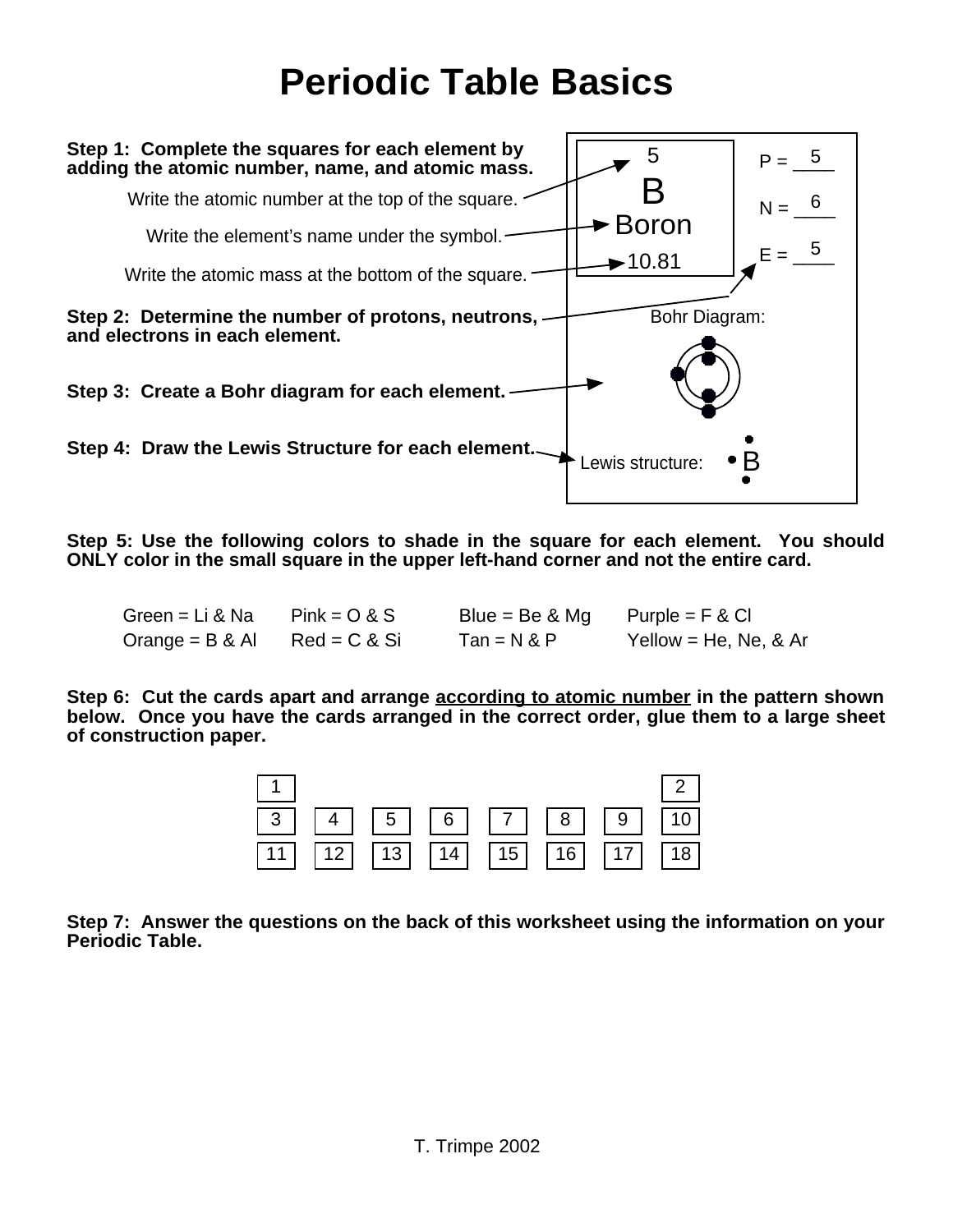**Periodic Table Basics** Name Name 1. Which elements had complete outer shells? Give the name and symbol for each. \_\_\_\_\_\_\_\_\_\_\_\_\_\_\_\_ \_\_\_\_\_ \_\_\_\_\_\_\_\_\_\_\_\_\_\_\_\_ \_\_\_\_\_ \_\_\_\_\_\_\_\_\_\_\_\_\_\_\_\_ \_\_\_\_\_ 2. What do you notice about the location of the elements in #1? 3. Which elements had only one valence electron? \_\_\_\_\_\_\_\_\_\_\_\_\_\_\_\_ \_\_\_\_\_ \_\_\_\_\_\_\_\_\_\_\_\_\_\_\_\_ \_\_\_\_\_ \_\_\_\_\_\_\_\_\_\_\_\_\_\_\_\_ \_\_\_\_\_ 4. What do you notice about the location of the elements in #3? 5. What do you notice about the number of valence electrons as you move from left to right across a row or period in the periodic table? (Na  $\rightarrow$  Mg  $\rightarrow$  Al  $\rightarrow$  Si  $\rightarrow$  P  $\rightarrow$  S  $\rightarrow$  Cl  $\rightarrow$  Ar) 6. What do you notice about the number of energy levels or shells as you move down a group or column in the periodic table? (H  $\rightarrow$  Li  $\rightarrow$  Na) 7. Elements are organized into families according to their physical and chemical properties. Identify the elements that you used in Step 5 that belong to each family based on the number of valence electrons. Give the name and symbol for each element. Alkali Metals - 1 valence electron  $\overline{\phantom{a}}$   $\overline{\phantom{a}}$   $\overline{\phantom{a}}$   $\overline{\phantom{a}}$   $\overline{\phantom{a}}$   $\overline{\phantom{a}}$   $\overline{\phantom{a}}$   $\overline{\phantom{a}}$   $\overline{\phantom{a}}$   $\overline{\phantom{a}}$   $\overline{\phantom{a}}$   $\overline{\phantom{a}}$   $\overline{\phantom{a}}$   $\overline{\phantom{a}}$   $\overline{\phantom{a}}$   $\overline{\phant$ 

| AIKAII METAIS - 1 VAIENCE EIECTION AND THE CONTROL CONTROL CONTROL CONTROL CONTROL CONTROL CONTROL CONTROL CONTR |  |
|------------------------------------------------------------------------------------------------------------------|--|
|                                                                                                                  |  |
|                                                                                                                  |  |
|                                                                                                                  |  |
|                                                                                                                  |  |
|                                                                                                                  |  |
|                                                                                                                  |  |
| Noble Gases - Complete outermost shell                                                                           |  |
|                                                                                                                  |  |

8. What do you notice about the location of the elements in each family?

9. How would you classify hydrogen? Why?

10. Predict the number of valence electrons for each element based on its location in the Periodic Table of Elements. You will need to use the table in your textbook.

Barium = \_\_\_\_\_ Lead = \_\_\_\_\_ Xenon = \_\_\_\_ Potassium = \_\_\_\_

T. Trimpe 2002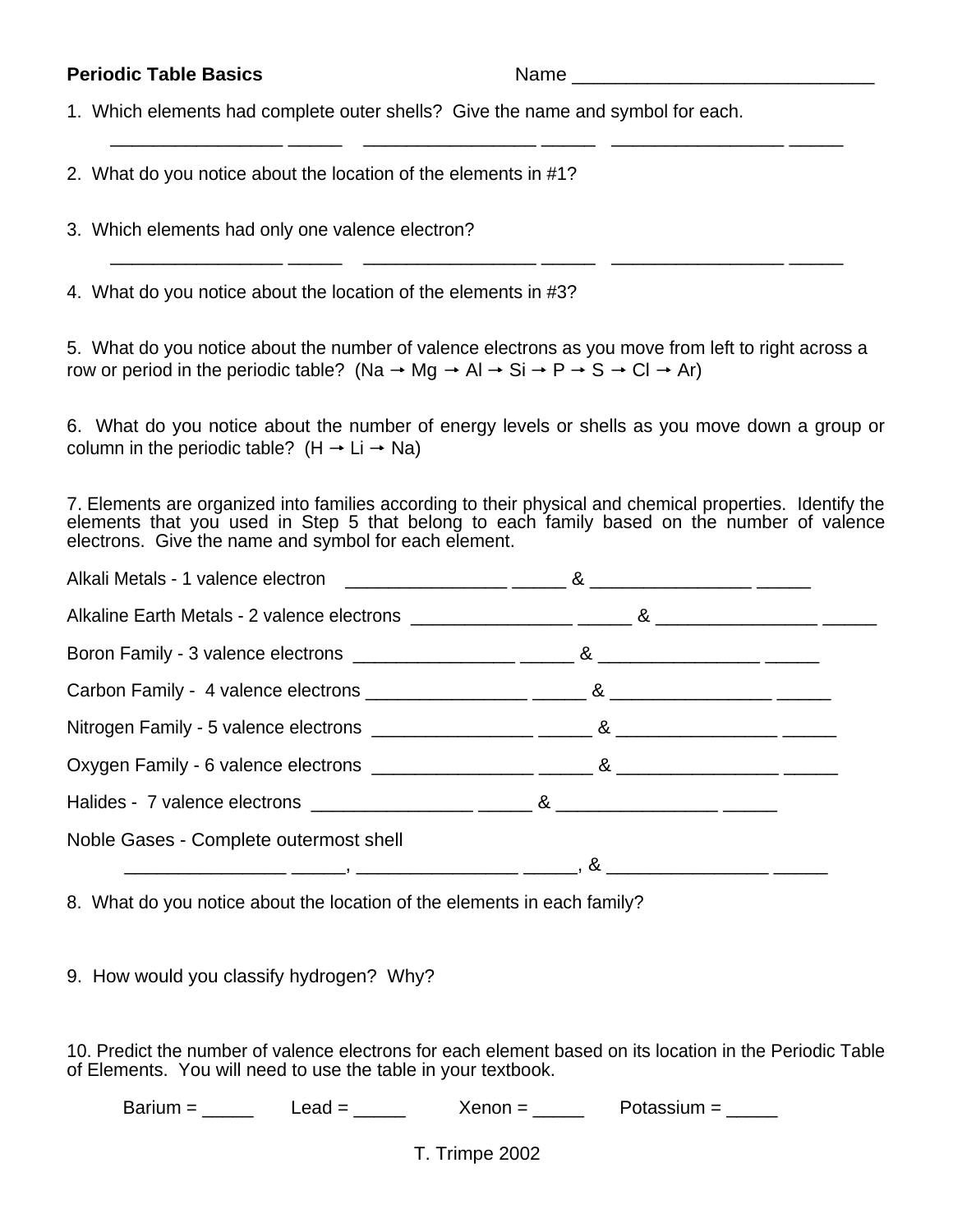